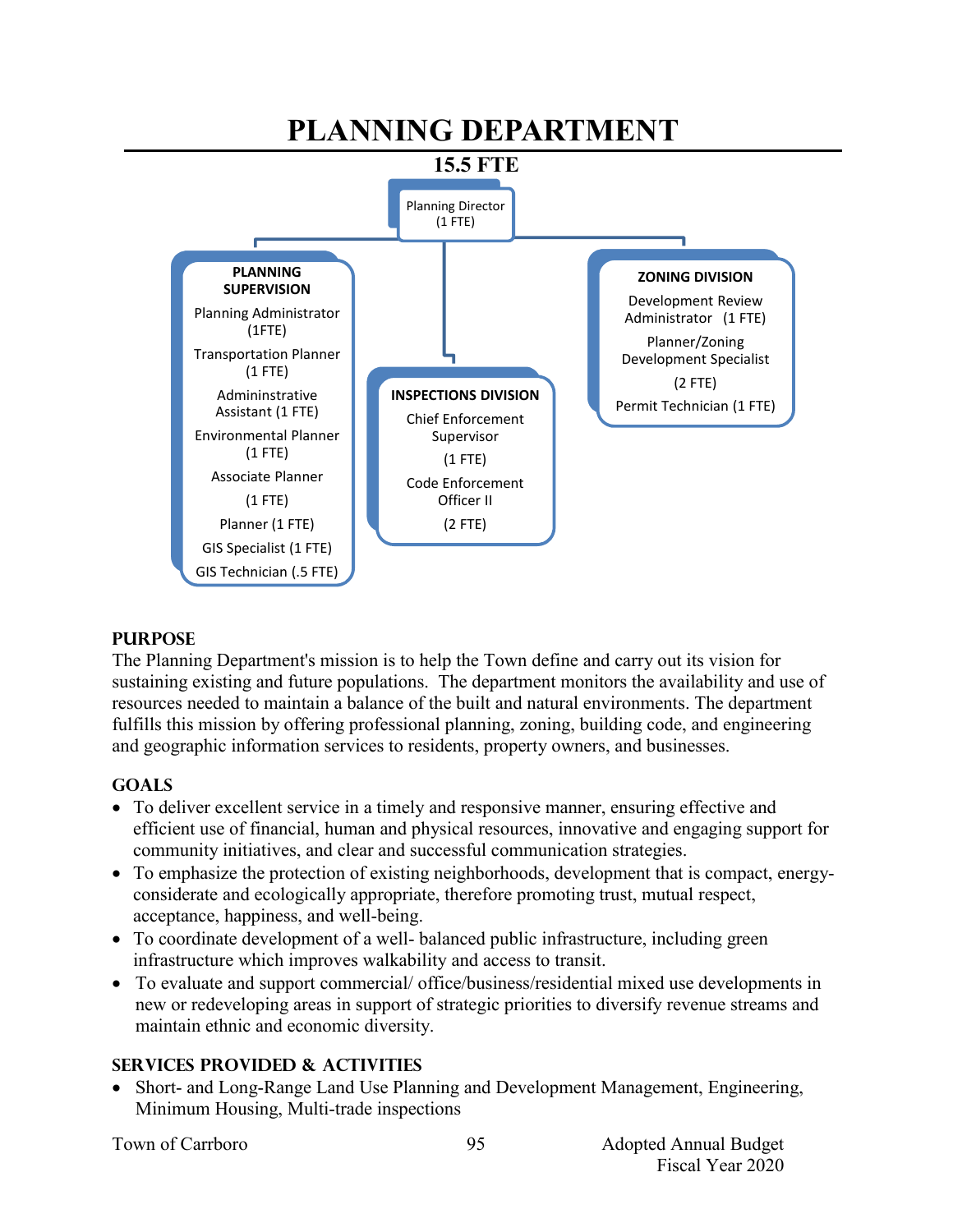- Intergovernmental Relations
- Geographic Information Services, Transportation, and Environmental Planning
- Energy Planning and climate action/resiliency
- Staff support for Board of Aldermen and advisory boards

## **PREVIOUS YEAR ACCOMPLISHMENTS**

- Support for establishment and placement of new zoning districts to facilitate neighborhood protection (including Lloyd-Broad and Rogers Road) and new commercial and residential development
- Coordination of conceptual and schematic design and public input process for 203 Project
- Successful application for funding for Bicycle Transportation Plan update
- Development of Energov to streamline applications for planning, zoning, and inspections functions and services.

### **UPCOMING FISCAL YEAR OBJECTIVES**

- Coordinate development process for uses at 203 S. Greensboro property
- Complete design process for pedestrian and bicycle improvements (e.g. South Greensboro Street and Jones Creek)
- Coordinate and manage initiation of comprehensive planning process

# **BOARD PRIORITIES**

Diversify revenue stream.

Enhance and sustain quality of life/place issues for everyone.

Protect historic neighborhoods and maintain Carrboro's unique identity.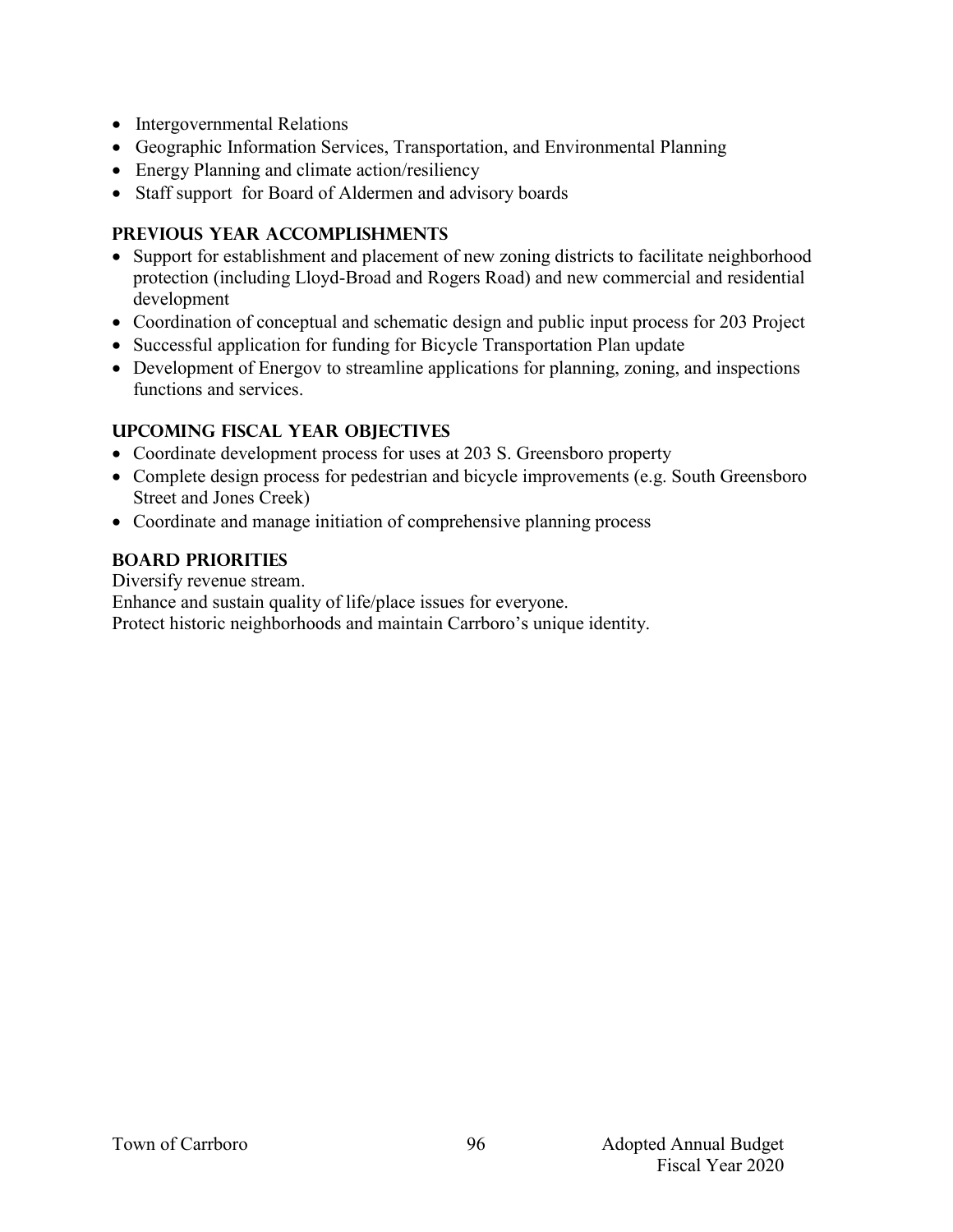|                                                                         | FY2016-17<br><b>ACTUAL</b> | <b>FY2017-18</b><br><b>ACTUAL</b> | FY2018-19<br><b>ESTIMATED</b> | FY 2019-20<br><b>PROJECTED</b> |
|-------------------------------------------------------------------------|----------------------------|-----------------------------------|-------------------------------|--------------------------------|
| # of LUO Amendments                                                     |                            | 9                                 | 4                             | 12                             |
| # of Conditional Use<br>Permits                                         | $\overline{2}$             | $\overline{2}$                    | 3                             | $\overline{2}$                 |
| # of Special Use Permits                                                | $\overline{3}$             | $\theta$                          | 1                             | 1                              |
| # of Zoning Permits                                                     | 75                         | 61                                | 60                            | 65                             |
| $#$ of Bldg Permits for<br>New Residential Units in<br>Town             | 52                         | 149                               | 31                            | 31                             |
| <b>Bldg Permit Construction</b><br>Value for New<br>Residential in Town | \$12.0M                    | \$32.0M                           | \$7.5M                        | \$7.5M                         |
| Bldg Permit Value for<br>New Commercial in<br>Town                      | \$1.1M                     | \$3.6M                            | \$5.0M                        | \$??M                          |
| $#$ of Cos Issued for New<br>Residential Units in<br>Town               | 59                         | 65                                | 105                           | 40                             |
| Inspections per day per<br>Inspector FTE                                | 12.4                       | 8.5                               | 9.5                           | ??                             |

### **PERFORMANCE MEASURES**

# **Department Budget Summary**

#### **Budget summary for pLANNING department**

|                  |              | 2017-18<br>Actual | 2018-19<br><b>Adopted</b><br><b>Budget</b> | FY 2019-20<br>Adopted<br><b>Budget</b> | <b>Pct Change</b> |
|------------------|--------------|-------------------|--------------------------------------------|----------------------------------------|-------------------|
| Personnel        |              | 1,010,456         | 1,210,196                                  | 1,431,962                              | 18.3%             |
| <b>Operating</b> |              | 124,201           | 267,223                                    | 217,935                                | $-18.4%$          |
|                  | <b>TOTAL</b> | \$1,134,657       | \$1,477,419                                | \$1,649,897                            | 11.7%             |

#### **CHANGES IN BUDGET FROM PRIOR YEAR ADOPTED BUDGET:**

Increase in Personnel costs due to salary and insurance adjustments, and the addition of one Associate Planner. Operating expenses decreased primarily in Engineering Services.